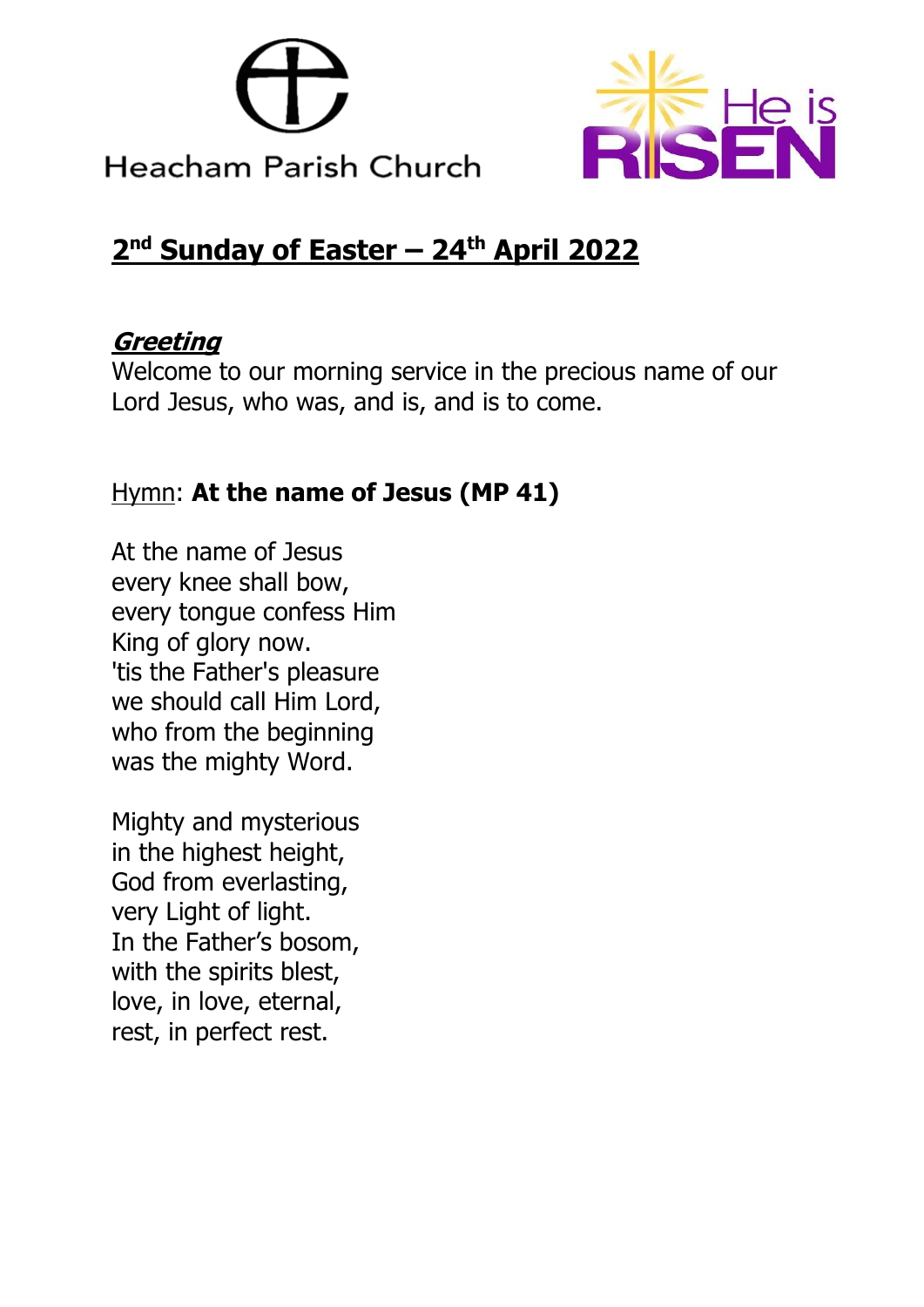Humbled for a season, to receive a name from the lips of sinners unto whom He came; faithfully He bore it spotless to the last, brought it back victorious, when from death He passed.

Bore it up triumphant with its human light, through all ranks of creatures, to the central height; to the throne of Godhead, to the Father's breast, filled it with the glory of that perfect rest.

In your hearts enthrone Him; there let Him subdue all that is not holy, all that is not true; crown him as your captain in temptation's hour, let His will enfold you in its light and power.

Brothers, this Lord Jesus shall return again, with His Father's glory, with His angel-train; for all wreaths of empire meet upon His brow, and our hearts confess Him King of glory now.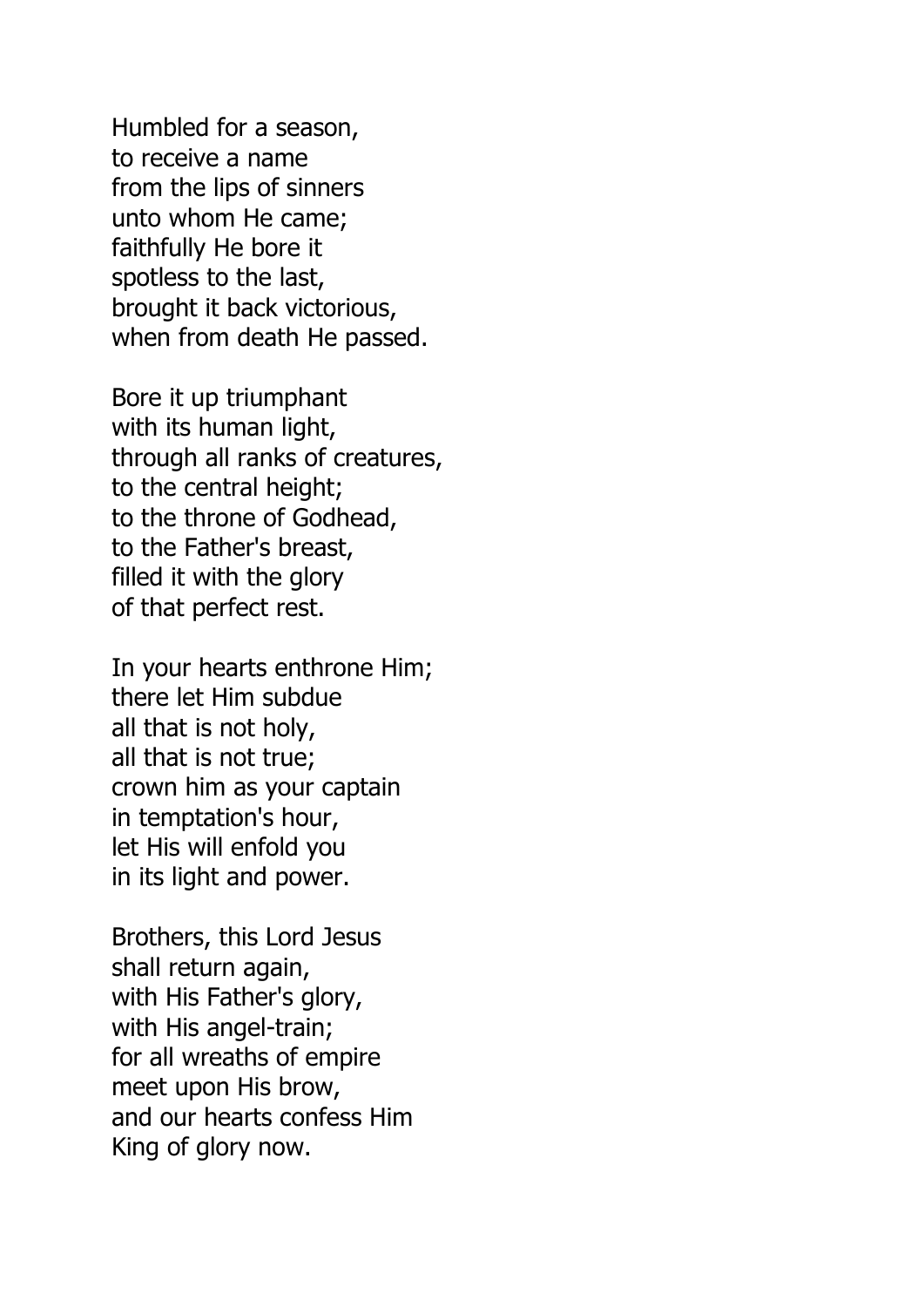### O Lord open our lips. All: **And our mouths will proclaim your praise.**

#### O God make speed to save us.

All: **O Lord make haste to help us.** 

**Glory to the father and to the son and to the Holy Spirit. As it was in the beginning, is now, and shall be forever more. Amen.**

Praise the Lord. All: **The Lord's name be praised.**

### **Confession**

Christ our Passover lamb has been sacrificed for us. Let us therefore rejoice by putting away all malice and evil and confessing our sins with a sincere and true heart.

For turning away from you, and ignoring your will for our lives; Father forgive us:

# All: **Save us and help us.**

For behaving just as we wish, without thinking of you; Father forgive us and help us.

#### All: **Save us and help us.**

For failing you by what we do, and think and say; Father forgive us and help us.

#### All: **Save us and help us.**

For letting ourselves be drawn away from you by temptations in the world about us; Father forgive us and help us.

# All: **Save us and help us.**

For living as if we were ashamed to belong to your son; Father forgive us and help us.

All: **Save us and help us.**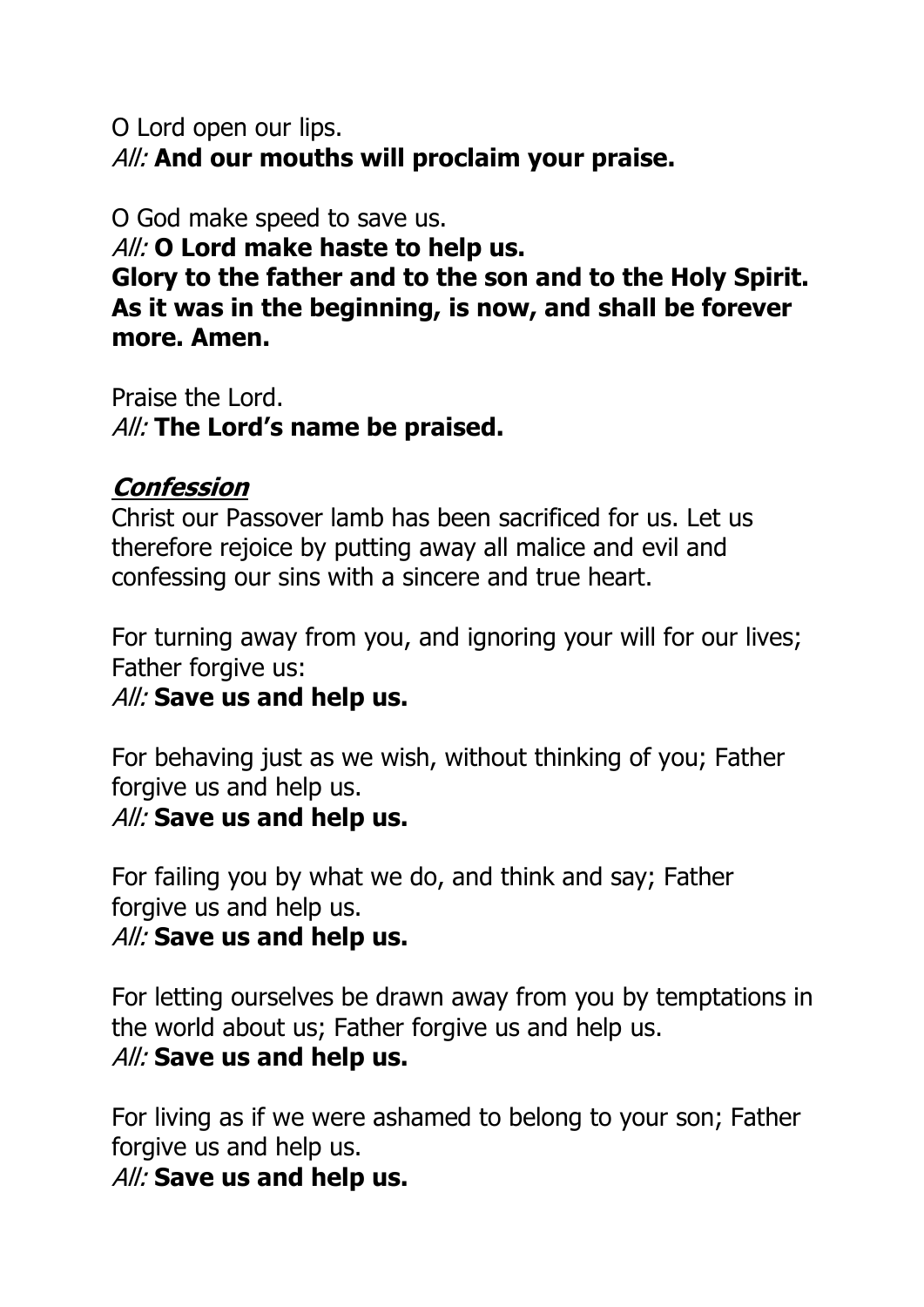May the God of love bring us back to himself, forgive us our sins, and assure us of His eternal love in Jesus Christ our Lord. Amen.

#### Hymn: **Jesus stand among us (MP 381)**

Jesus stand among us at the meeting of our lives, be our sweet agreement at the meeting of our eyes. O Jesus, we love You, so we gather here, join our hearts in unity and take away our fear.

So to You we're gathering out of each and every land, Christ the love between us at the joining of our hands; O Jesus, we love You, so we gather here, join our hearts in unity and take away our fear.

(Optional verse for Communion:) Jesus, stand among us at the breaking of the bread; join us as one body as we worship You, our Head. O Jesus, we love You, so we gather here; join our hearts in unity and take away our fear.

# **Banns of marriage.**

**Bible reading** – Acts 5: 27-32 read by John B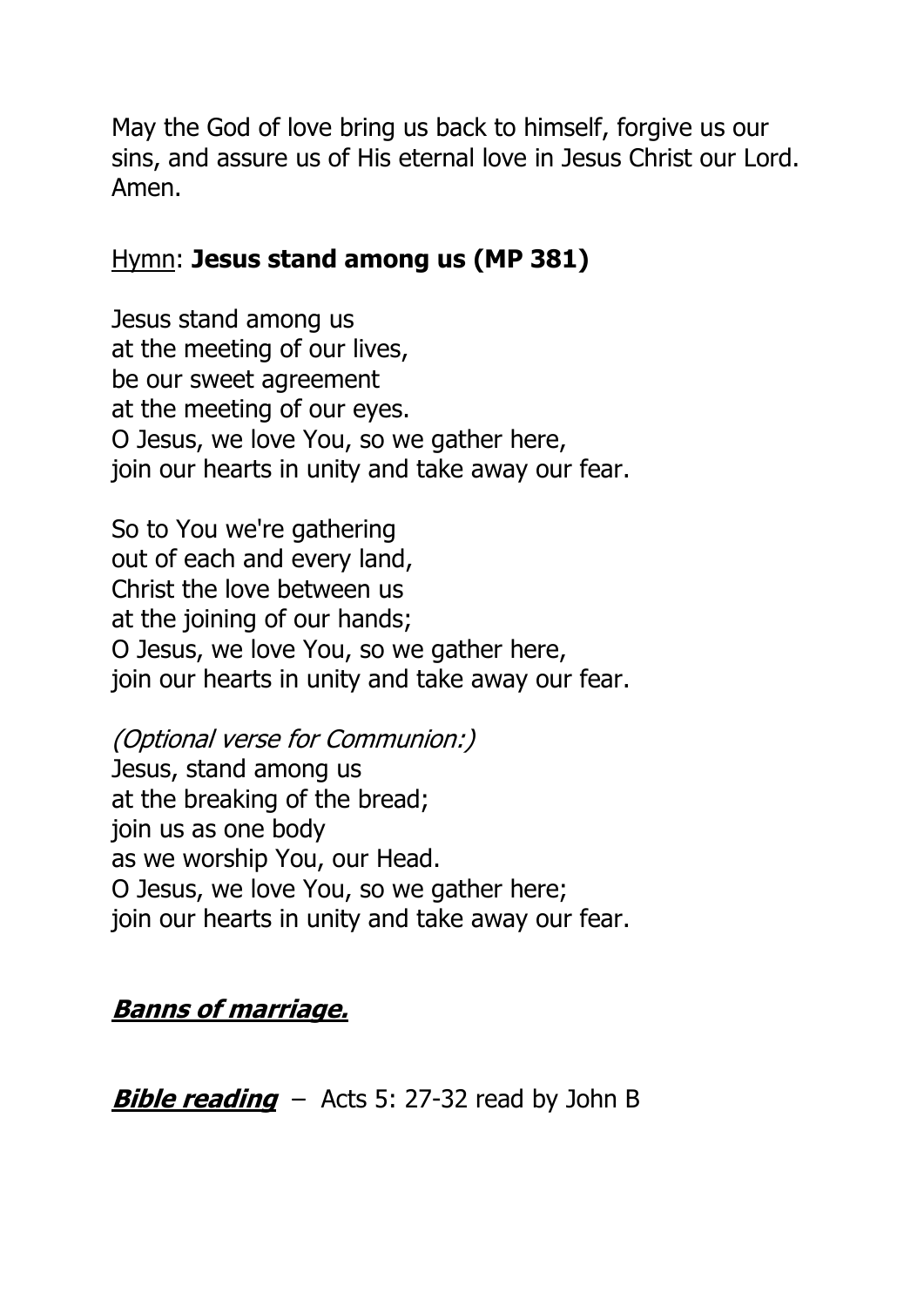# **A reflection** – by John

Well Easter is done according to the lectionary, and I hope you all enjoyed your easter eggs. It is a bit like the secular Christmas holiday cum January the 1st the high street is gearing up for Easter. Why do we not spend time celebrating the easter season which is the most important time of the year? But this is according to the lectionary reading.

We have moved on in time to some weeks past Pentecost. We are taken to the court of the Sanhedrin where the Sadducees and the high priest were questioning the disciples.

But let us first consider the plight of the high priest. He was in a very difficult position, after all he was the high priest, he was the central religious figure, he was in control, he was the keeper of God, not these upstart followers of Jesus. The high priest was there to the keep his congregation in order and also to keep the Romans happy.

Jesus had already caused quite a stir in Jerusalem in coming into the city on Palm Sunday, his actions was bordering on anarchy, and this had to be stopped. By burying Jesus after his execution and public humiliation it seemed to the high priest that he had calmed the civil unrest and the excited crowd. Well, done the high priest, it was time for him to go back to being the high priest, this act of rebellion, this act of the radical Jesus was finally done with.

Unfortunately, good plans have a way of coming back to bite you. What was this, three days later he heard that Jesus was raised from the dead? Had his plan to quell this upstart been to no avail?

How was the high priest going to handle this? These disciples of this Jesus were uneducated and ordinary men. They had not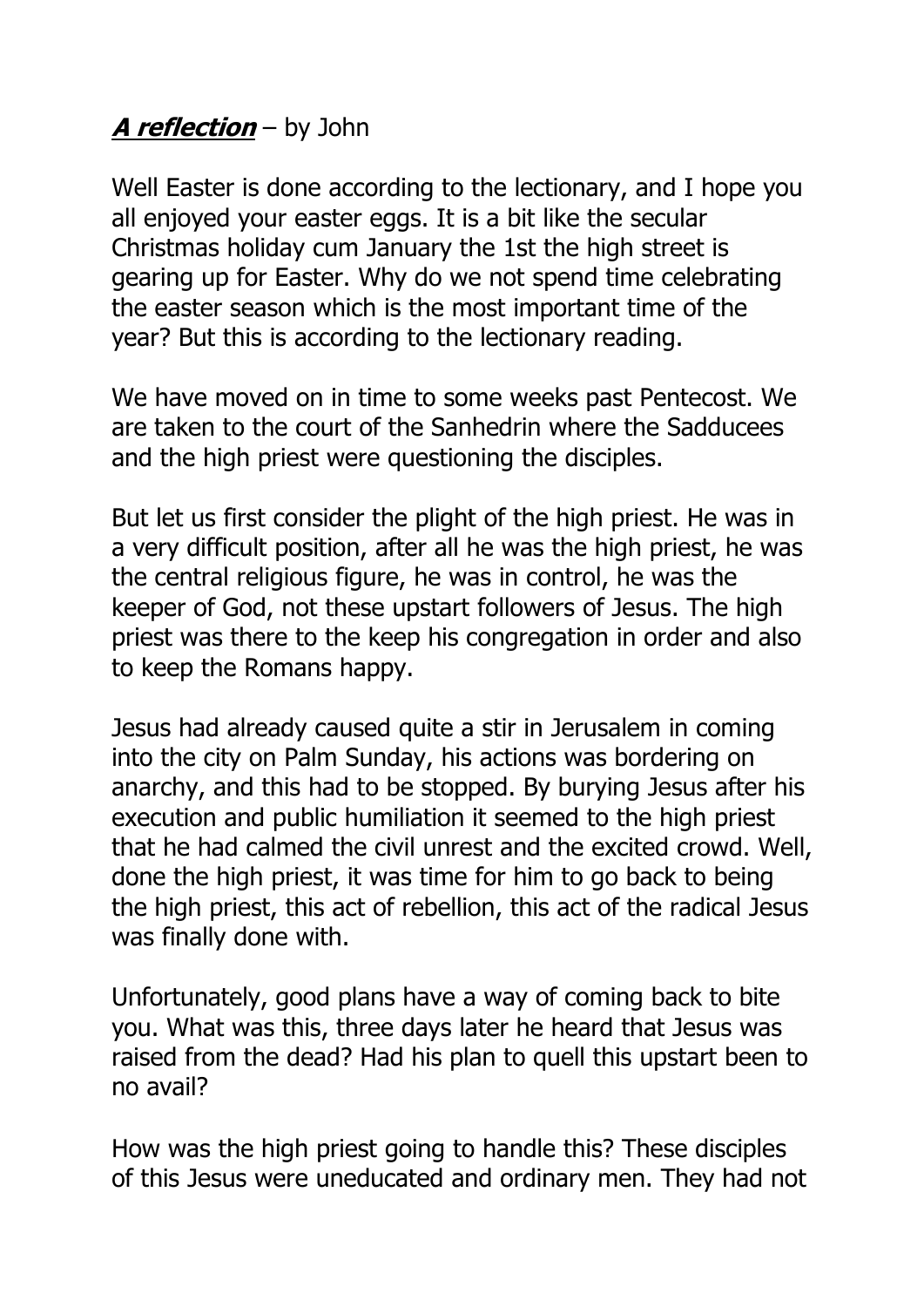been trained in the Temple, they had not been educated in the orthodox teaching, they had no degrees and most of all they were not approved teachers.

How was he going to deal with this situation? If you read earlier in the chapter, you will see that he issued a stern warning to the disciples not to continue their teaching, his thoughts were that a reprimand from the highest religious authority in Jerusalem should finally shut them up. Finding no reason to keep them in prison, he let them go. But no! They were outside in the market square or in the temple court yards proclaiming the works of Jesus and his promise of repentance and forgiveness of sin.

What was going to stop this following of Jesus and his teaching? They had tried to stop the following of Jesus by crucifying him and with public humiliation and he was raised form the dead. He ascended to heaven and still the disciples continued to speak the good news of the gospel. You see that the disciples had seen the risen Jesus and that was a testament to their teaching.

The high priest and the rest of the Sadducees were beside themselves with anger and had the disciples rounded up and put into prison. That would control this rebellion. Unfortunately, God had other ideas, he sent the Holy Spirit to unlock the gate of the prison setting the captives free, not to escape but to return to the temple courts and there they started to preach.

Which is where we are today? For Peter, John, and the other disciples this was round two with the Sanhedrin. They had already faced charges brought by the council and when the high priest orders them to stop witnessing he might as well have been forbidding Peter to stop breathing!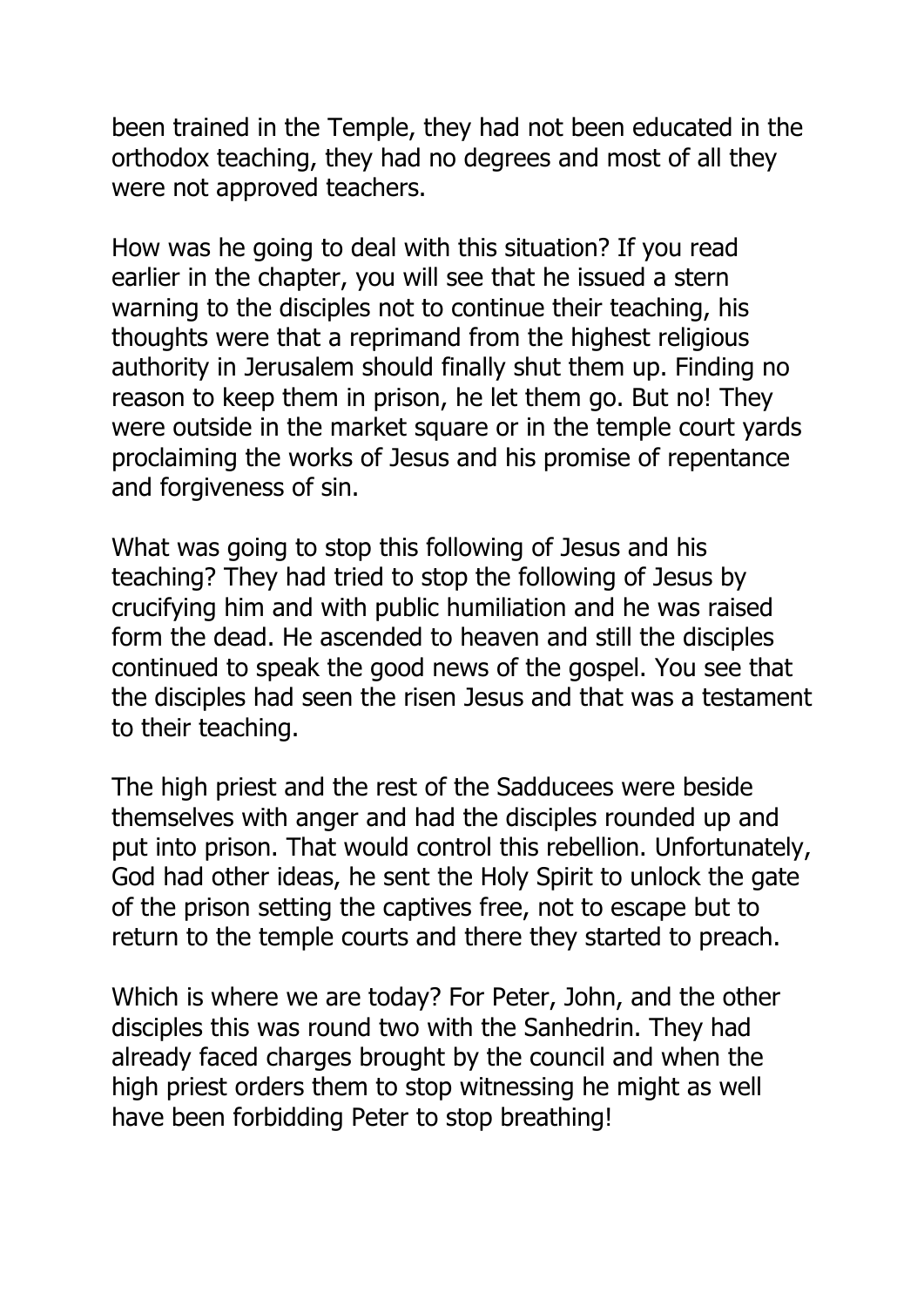Peter then takes up his role as a voice of the disciples and says, "We must obey God rather than men." What a statement, Peter had recalled the people of the past who had chosen God rather than their human rulers.

Then in verse 30-32 Peter gives a brief summary of the gospel very succinctly, "The God of our fathers raised up Jesus, whom you killed, hanging him on a tree. God exalted him with his right hand to be a Prince and a Saviour, to give repentance to Israel, and remission of sins. We are His witnesses of these things; and so also is the Holy Spirit, whom God has given to those who obey him."

Peter strongly asserts that it was God who raised Jesus. It was the same God of their ancestors.

The story of Jesus is a part of the ongoing salvation story of our God.

If you read on into this chapter you will see that the members of the council wanted to have the disciples killed, but a Pharisee name Gamaliel said, "You men of Israel, be careful concerning these men, what you are about to do…. Now I tell you, withdraw from these men, and leave them alone. For if this counselor this work is of men, it will be overthrown. But if it is of God, you will not be able to overthrow it, and you would be found even to be fighting against God!" (5:36-39).

He recognised that this criminal was not a common market thief, and that in time one of two things would happen. This insurrection would eventually burn itself out, or the passion of the disciples and their beliefs together with the Holy Spirit would spread and never be put down.

The high priest had lost it was beyond the power of the high priest to determine the outcome. In the end, he could only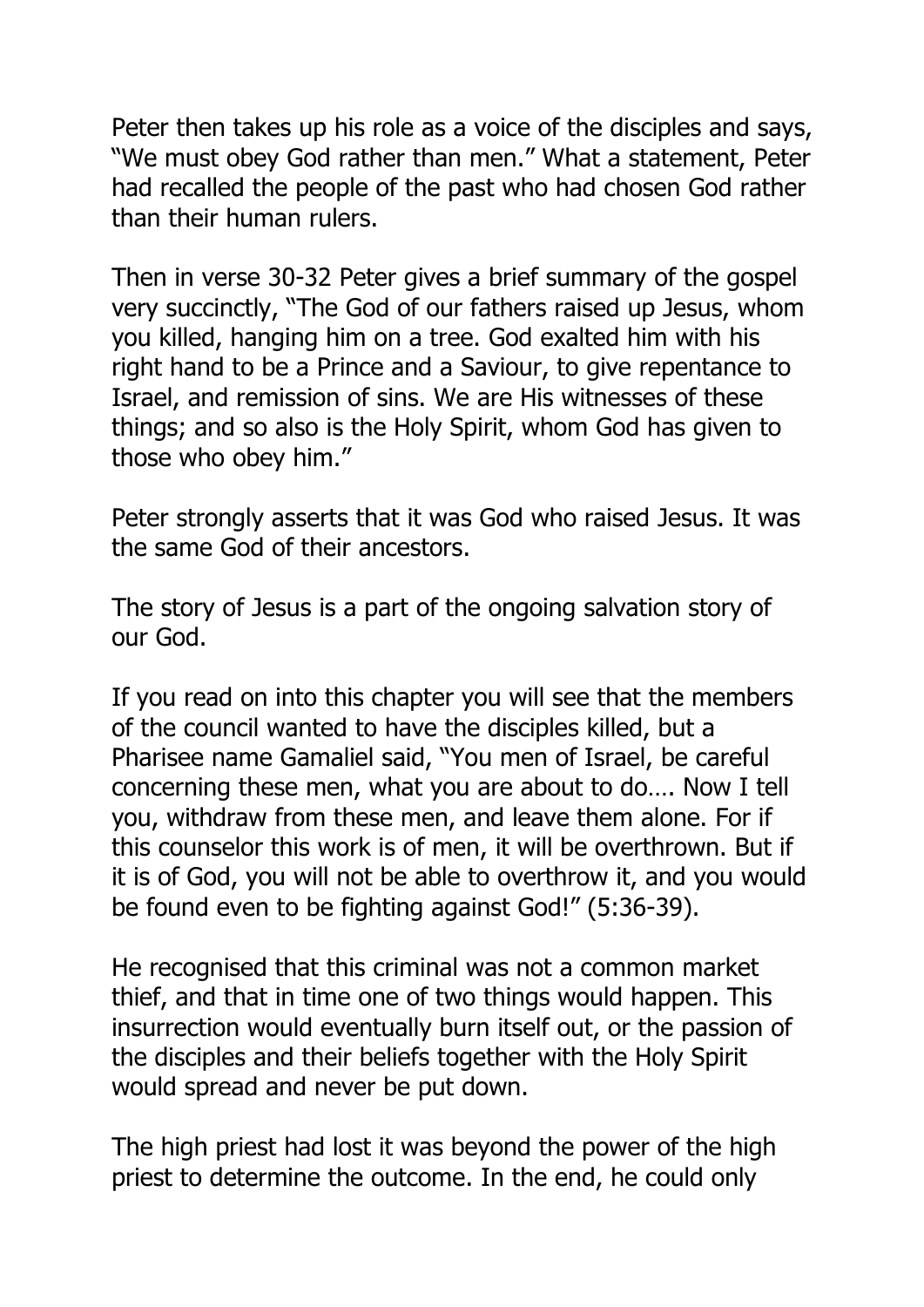order that the accused be flogged, scolded, and released again. They were ordered not to speak in the name of Jesus again!

But the disciples were barely out the door when they were heard to be rejoicing that they had had the honour of suffering in the name of Jesus.

The chapter ends with this line, "Every day, in the temple and at home, they never stopped teaching and preaching Jesus, the Christ."

We have a choice to make we can either stand up for Jesus with all the hardship and pleasures of knowing him or we reject him? The choice is yours and mine.

# **Musical offering**

#### **Creed**

I believe in God, the Father almighty, creator of heaven and earth. I believe in Jesus Christ, his only Son, our Lord, who was conceived by the Holy Spirit, born of the Virgin Mary, suffered under Pontius Pilate, was crucified, died, and was buried; He descended to the dead. On the third day He rose again; He ascended into heaven, He is seated at the right hand of the Father, and He will come to judge the living and the dead. I believe in the Holy Spirit, the holy Catholic Church, the communion of saints, the forgiveness of sins, the resurrection of the body, and the life everlasting. Amen

# Hymn: **Jesus is king (MP 366)**

Jesus is King and I will extol Him, give Him the glory, and honour His name; He reigns on high, enthroned in the heavens - Word of the Father, exalted for us.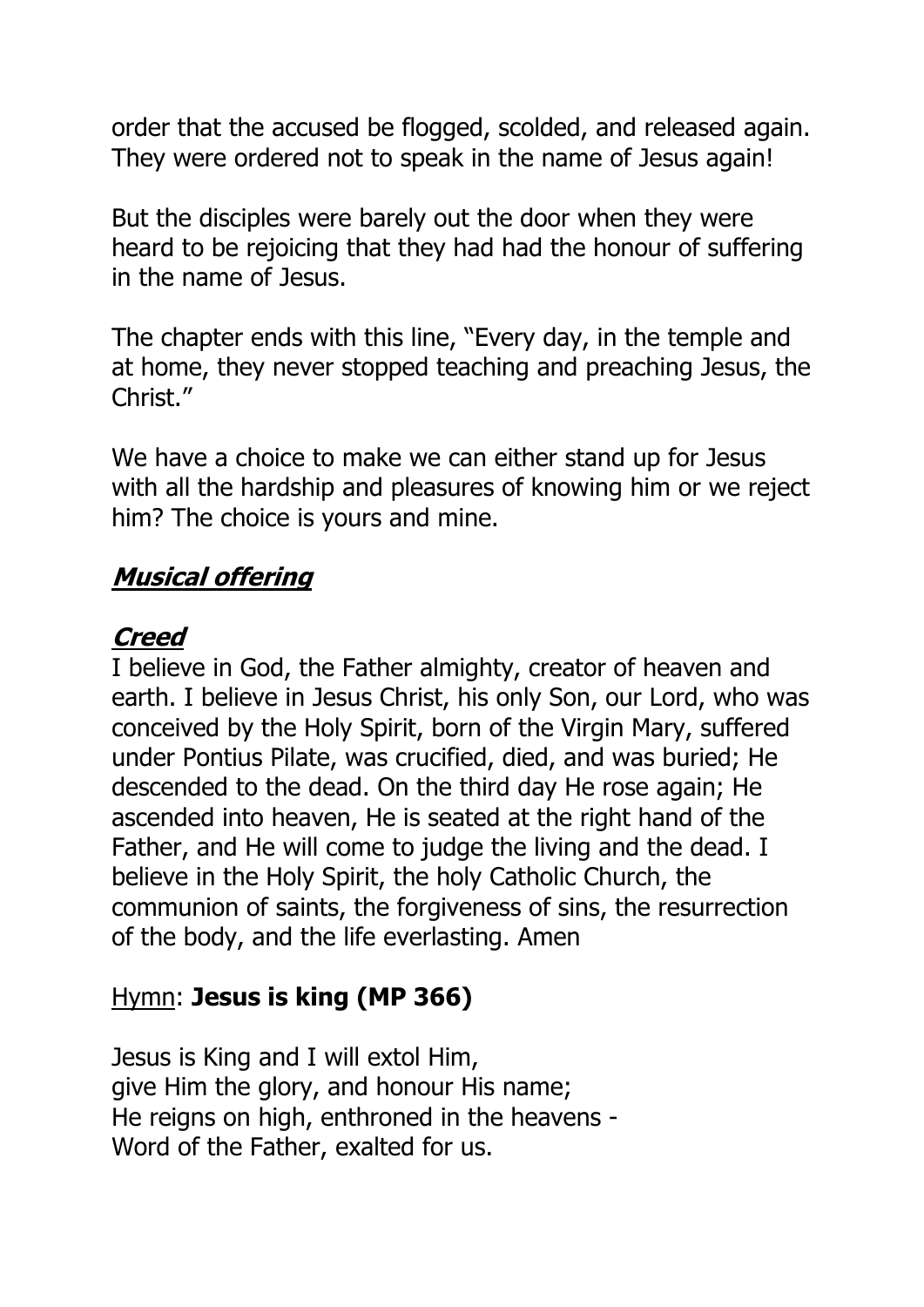We have a hope that is steadfast and certain, gone through the curtain and touching the throne; we have a priest who is there interceding, pouring His grace on our lives day by day.

We come to Him, our Priest and Apostle, clothed in His glory and bearing His name, laying our lives with gladness before Him filled with His spirit we worship the King.

'O Holy One, our hearts do adore You; thrilled with Your goodness we give You our praise!' Angels in light with worship surround Him, Jesus, our Saviour, for ever the same.

### **Prayers of Intercession** - Led by Gordon

Heavenly Father thank you that you know our prayers before we even speak them out loud, and that you answer all of them in ways that bring glory to your name. We give thanks for those prayers that you have answered in the past. Help us Father to be more open to your leading in our lives and give us open ears to hear you through your Word.

Lord in your mercy. Hear our prayer.

Comforter God we ask you to be close to those suffering in the world. We continue to pray for the situation in Ukraine. We pray for peace and an end to the war. We pray for those whose lives have been impacted by the crisis, for those living in the country, and for the millions displaced, and for refugees as they seek a new home. We pray also for those striving for peace, seeking a long-term solution to the crisis.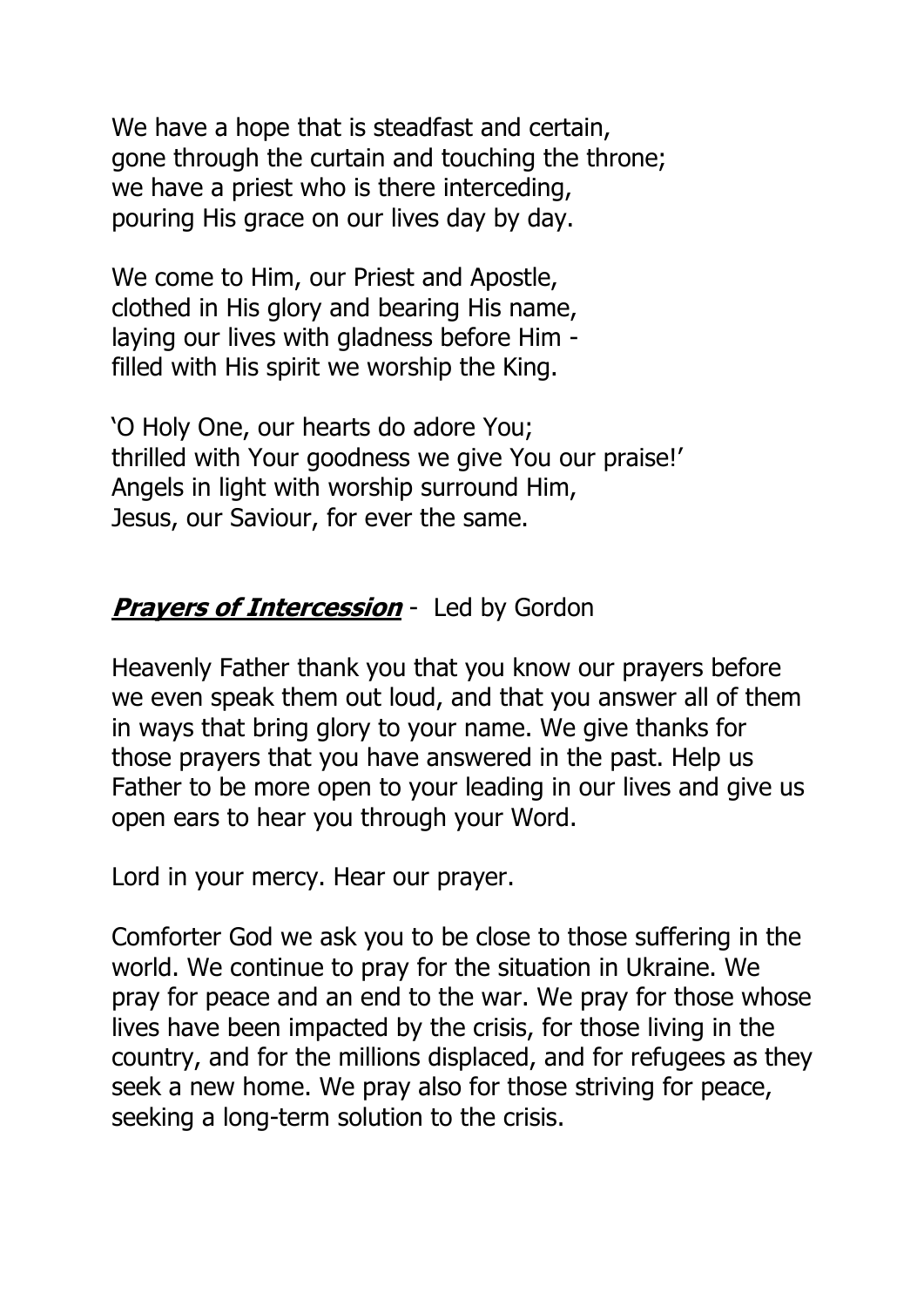We pray for refugees across the world, those who are suffering from hunger or violence. We ask you to provide peace in places where there would not be peace, for food where little is available, and for all those agencies working to provide aid to those most in need. Particularly we think of the ongoing situations in Yemen and Afghanistan, where significant parts of their country's populations are struggling to find sufficient food to survive.

Lord in your mercy. Hear our prayer.

Healing God we pray for those we know personally who are suffering from all kinds of illness in body, mind, or spirit. Pour your healing balm on those who are struggling at this time. We pray too for those who care for the sick at home, in care homes, hospitals and hospices. Lord give them strength and resilience at this time.

We continue to pray for our doctors and nurses and for all those who work within our NHS, and particularly for those who work at the Queen Elizabeth Hospital. Hospitals across the country are both understaffed and underfunded and are struggling to cope with the current pressures they face, including a significant number of patients with Covid. We pray that our government would be aware of the issues that exist and take steps to help support and strengthen our health service.

We continue to pray for the Queen Elizabeth Hospital in Kings Lynn. With no decision forthcoming on funding for a new hospital, we pray for those who work there, and those who are being treated and cared for. That you would help all the staff do their very best for the patients, at times in very difficult circumstances.

Lord in your mercy. Hear our prayer.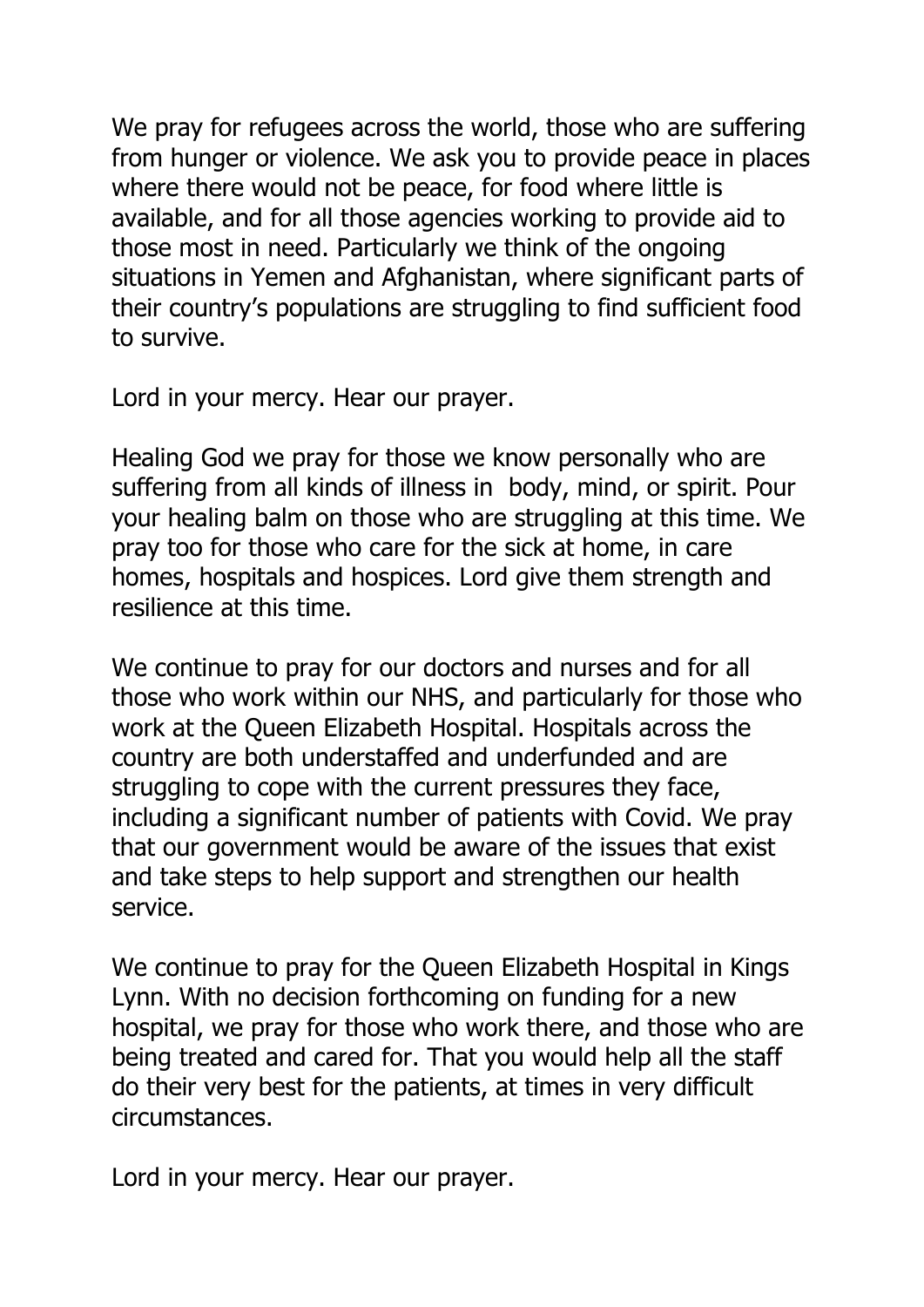Heavenly Father we pray for those who are bereaved both recently and those who still miss loved ones. Bring them your peace and comfort at this time. We pause for a few moments and bring to mind those who we know.

Lord in your mercy. Hear our prayer.

**Finally, we pray the LYCiG prayer for growth: God of Mission, Who alone brings growth to your Church, Send your Holy Spirit to give, Vision to our planning, Wisdom to our actions, Joy to our worship, And power to our witness. Help our church to grow in numbers, In spiritual commitment to you, And in service to our local community, Through Jesus Christ our Lord. Amen**

Merciful Father, accept these prayers for the sake of your Son, our Saviour, Jesus Christ. Amen.

The Lord's Prayer

**The Collect**

# Hymn: **Jesus is the name we honour (MP 870)**

Jesus is the name we honour; Jesus is the name we praise. Majestic name above all other names, the highest heaven and earth proclaim That Jesus is our God.

We will glorify, we will lift Him high, we will give Him honour and praise. We will glorify ...